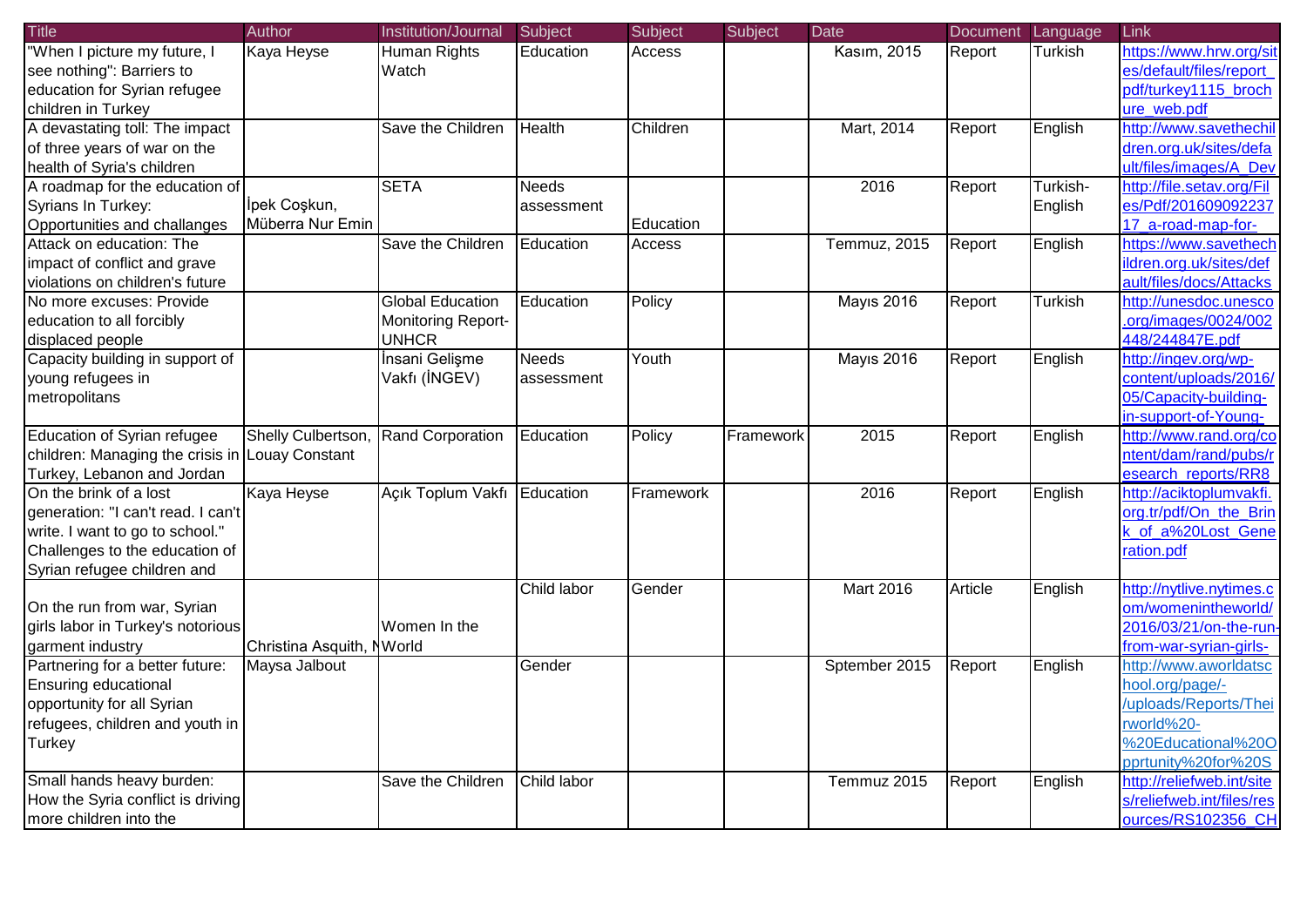| Suriyeli mülteci çocukların                            |                                  |                                    | Education          | <b>Needs</b>  | Policy  | <b>Eylül 2015</b> | Report  | Turkish        | http://cocuk.bilgi.edu.tr  |
|--------------------------------------------------------|----------------------------------|------------------------------------|--------------------|---------------|---------|-------------------|---------|----------------|----------------------------|
| Türkiye devlet okullarındaki                           |                                  | İstanbul Bilgi                     |                    | assessment    |         |                   |         |                | /wp-                       |
| durumu, politika ve uygulama                           |                                  | Üniversitesi-                      |                    |               |         |                   |         |                | content/uploads/2015/      |
| önerileri                                              |                                  | ÇOÇA                               |                    |               |         |                   |         |                | 09/Suriyeli-Cocuklar-      |
|                                                        |                                  | London                             | Foreign affairs EU |               | Policy  | 2016              | Report  | English        | http://www.oosci-          |
|                                                        |                                  | Conference                         |                    | perspective   |         |                   |         |                | mena.org/uploads/1/w       |
| Syria education crisis strategic                       |                                  |                                    |                    |               |         |                   |         |                | ysiwyg/160128_UNIC         |
| <b>paper</b>                                           |                                  |                                    |                    |               |         |                   |         |                | <b>EF MENARO Syria</b>     |
|                                                        | Göksun Yazıcı                    | Alternatif journal by              | Needs              |               |         | Ocak 1, 2016      | Article | <b>Turkish</b> | https://tr.boell.org/tr/20 |
| Suriyeli mülteciler için değişen                       |                                  | Heinrich Böll                      | assessment         |               |         |                   |         |                | 15/12/29/suriyeli-         |
| paradigma "Şimdi ne olacak?"                           |                                  |                                    |                    |               |         |                   |         |                | multeciler-icin-degisen-   |
|                                                        |                                  | Alternatif journal by Education    |                    | Access        |         | Ocak 1, 2016      | Article | Turkish        | https://tr.boell.org/tr/20 |
| Suriyeli mülteci çocuklar ve                           |                                  | Heinrich Böll                      |                    |               |         |                   |         |                | 15/12/29/suriyeli-         |
| engellenen eğitim hakları                              | Ezgi Koman                       |                                    |                    |               |         |                   |         |                | multeci-cocuklar-ve-       |
| Suriye'nin Domları: Öteki                              |                                  | Alternatif journal by Dom refugees |                    |               |         | Ocak 1, 2016      | Article | <b>Turkish</b> | https://tr.boell.org/tr/20 |
| mülteciler                                             | Kemal Vural Tarlan Heinrich Böll |                                    |                    |               |         |                   |         |                | 15/12/29/suriyenin-        |
| Success stories in the field of                        |                                  |                                    | Foreign affairs EU |               |         | <b>Nisan 2014</b> | Report  | English        | http://www.europarl.eu     |
| asylum and migration                                   |                                  | Success stories in                 |                    | perspective   |         |                   |         |                | ropa.eu/RegData/etud       |
|                                                        | Judith Lackner&                  | the field of asylum                |                    |               |         |                   |         |                | es/IDAN/2014/552315        |
|                                                        | <b>Rudolfs Verdins</b>           | and migration                      |                    |               |         |                   |         |                | /IPOL_IDA(2014)5523        |
| Türkiye'deki Suriyeli çocukların Müberra Nur Emin SETA |                                  |                                    | Education          | Policy        |         | 2016              | Report  | Turkish        | http://file.setav.org/Fil  |
| eğitimi: Temel eğitim                                  |                                  |                                    |                    |               |         |                   |         |                | es/Pdf/201603091958        |
| politikaları                                           |                                  |                                    |                    |               |         |                   |         |                | 08 turkiyedeki-suriyeli-   |
|                                                        | Elizabeth Wilson,                |                                    | Education          | Policy        |         | Haziran 2015      | Report  | English        |                            |
| Walk the talk: Review of                               | <b>Brian Majewski</b>            | Norwegian                          |                    |               |         |                   |         |                |                            |
| donors' humanitarian policies                          | and Kerstin                      | Refugee Council-                   |                    |               |         |                   |         |                |                            |
| on education                                           | Tebbe                            | Save the Children                  |                    |               |         |                   |         |                |                            |
| Bekleme odasından oturma                               |                                  |                                    | Needs              | Civil society |         | Haziran 2015      | Report  | Turkish        | http://aciktoplumvakfi.    |
| odasına: Suriyeli mültecilere                          |                                  |                                    | assessment         | perspective   |         |                   |         |                | org.tr/medya/0206201       |
| yönelik çalışmalar yürüten sivil                       |                                  |                                    |                    |               |         |                   |         |                | 5beklemeodasi.pdf          |
| toplum kuruluşlarına dair kısa                         |                                  | Açık Toplum Vakfı                  |                    |               |         |                   |         |                |                            |
| bir değerlendirme                                      | Zümray Kutlu                     | and Anadolu Kültür                 |                    |               |         |                   |         |                |                            |
| Amnesty International report                           |                                  |                                    | Needs              | International |         | Şubat 2016        | Report  | English        | https://www.amnesty.o      |
| 2015/16: The state of the                              |                                  | Amnesty                            | assessment         | framework     |         |                   |         |                | rg/en/documents/pol1       |
| world's human rights                                   |                                  | International                      |                    |               |         |                   |         |                | 0/2552/2016/en/            |
| Not likely to go home: Syrian                          |                                  |                                    | Policy             | Integration   | Foreign | <b>Eylül 2015</b> | Report  | English        | https://www.brookings      |
| refugees and the challenges to                         |                                  |                                    |                    |               | affairs |                   |         |                | .edu/wp-                   |
| Turkey and the international                           | Kemal Kirişçi&                   | <b>Brookings</b>                   |                    |               |         |                   |         |                | content/uploads/2016/      |
| community                                              | <b>Elizabeth Ferris</b>          | Institution                        |                    |               |         |                   |         |                | 06/Turkey-Policy-          |
| Manage the refugee crises                              |                                  | European                           | Foreign affairs EU |               |         | Şubat 2016        | Report  | English        |                            |
| state of play                                          |                                  | Commission                         |                    | perspective   |         |                   |         |                |                            |
| Asylum information database                            |                                  | European                           | Foreign affairs EU |               |         | Aralık 2015       | Report  | English        | http://www.asylumineu      |
| country report: Turkey                                 |                                  | Commission                         |                    | perspective   |         |                   |         |                | rope.org/reports/count     |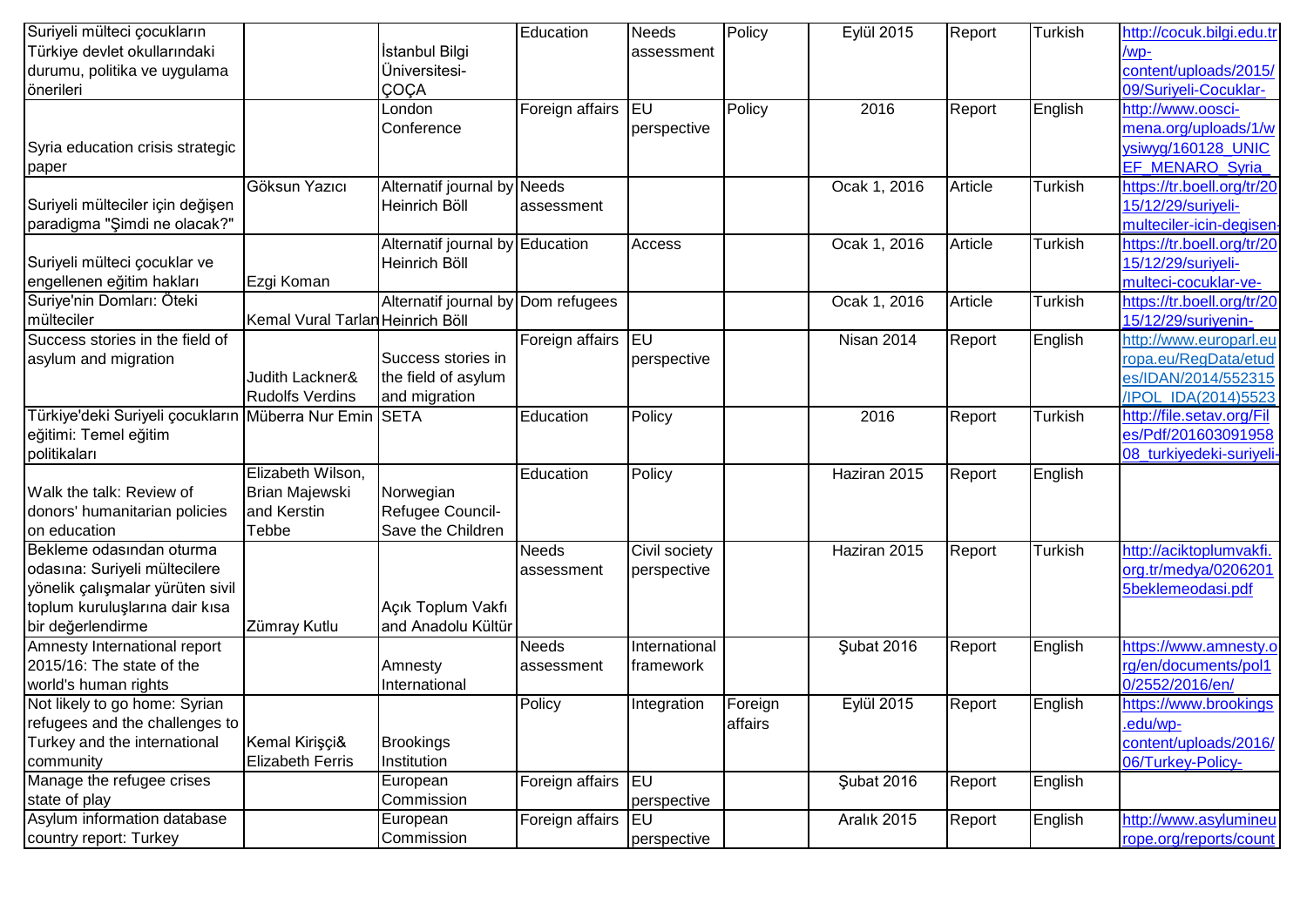|                                 |                   |                         | Foreign affairs EU |              | Gender | <b>Ekim 2015</b>  | Report | English        | http://www.europarl.eu   |
|---------------------------------|-------------------|-------------------------|--------------------|--------------|--------|-------------------|--------|----------------|--------------------------|
| Migrants in the Mediterranean:  |                   | European                |                    | perspective  |        |                   |        |                | ropa.eu/RegData/etud     |
| Protecting human rights         |                   | Parliament              |                    |              |        |                   |        |                | es/STUD/2015/53500       |
|                                 |                   |                         | Foreign affairs    | <b>IEU</b>   | Gender | Mart 2016         | Report | English        | http://www.europarl.eu   |
| Women refugees and asylum       |                   | European                |                    | perspective  |        |                   |        |                | ropa.eu/RegData/etud     |
| seekers in the EU               |                   | Parliament              |                    |              |        |                   |        |                | es/BRIE/2016/576008      |
| The EU-Turkey action plan is    | Başak Kaya        | <b>GMF</b>              | Foreign affairs EU |              |        | <b>Şubat 2016</b> | Report | English        | http://www.gmfus.org/    |
| imperfect, but also pragmatic,  |                   |                         |                    | perspective  |        |                   |        |                | publications/eu-turkey-  |
| and maybe even strategic        |                   |                         |                    |              |        |                   |        |                | action-plan-imperfect-   |
|                                 | Murat Erdoğan     | Hacettepe               | Integration        | Social       |        | Kasım 2014        | Policy | Turkish        |                          |
|                                 |                   | Üniversitesi Göç        |                    | acceptance   |        |                   | paper  |                |                          |
| Türkiye'deki Suriyeliler:       |                   | ve Siyaset              |                    |              |        |                   |        |                | https://data.unhcr.org/  |
| Toplumsal kabul ve uyum         |                   | Araştırmaları           |                    |              |        |                   |        |                | syrianrefugees/downlo    |
| araştırması                     |                   | Merkezi (HUGO)          |                    |              |        |                   |        |                | ad.php?id=8228           |
|                                 |                   | <b>HRW</b>              | <b>Needs</b>       |              |        | 2016              | Report | English        | https://www.hrw.org/w    |
| World Report 2016               |                   |                         | assessment         |              |        |                   |        |                | orld-report/2016         |
| Ezidi mülteciler raporu ve      |                   |                         | <b>Needs</b>       |              |        | <b>Nisan 2015</b> | Report | Turkish        | http://www.igamder.or    |
| Bulgaristan sınırına yığılma    | Metin Corabatır & |                         | assessment         |              |        |                   |        |                | g/wp-                    |
| nedenleri                       | Berivan Alagöz    | <b>İGAM</b>             |                    |              |        |                   |        |                | content/uploads/2015     |
|                                 |                   |                         | Policy             | Refugee      |        |                   | Report | <b>Turkish</b> | http://www.igamder.or    |
| Mültecilerin hakları ve Türkiye |                   |                         |                    | rights       |        |                   |        |                | g/wp-                    |
| ile AB'nin yapması gerekenler   | Metin Corabatır   | <b>İGAM</b>             |                    |              |        |                   |        |                | content/uploads/2015     |
|                                 |                   | İnsan Hakları ve        | Gender             | <b>Needs</b> |        | May 2015          | Report | <b>Turkish</b> | http://panel.stgm.org.tr |
|                                 |                   | Mazlumlar için          |                    | assessment   |        |                   |        |                | /vera/app/var/files/m/a  |
|                                 |                   | Dayanışma               |                    |              |        |                   |        |                | /mazlumder-kamp-         |
| Kamp dışında yaşayan Suriyeli   |                   | Derneği                 |                    |              |        |                   |        |                | disinda-yasayan-         |
| kadın sığınmacılar raporu       |                   | (MAZLUMDER)             |                    |              |        |                   |        |                | suriveli-kadin-          |
| Educational and mental health   | Selçuk R. Şirin&  | <b>MPI</b>              | <b>Needs</b>       | Health       |        | October 2015      | Report | English        | http://www.migrationp    |
| needs of Syrian refugee         | Lauren Rogers-    |                         | assessment         |              |        |                   |        |                | olicy.org/research/edu   |
| children                        | <b>Sirin</b>      |                         |                    |              |        |                   |        |                | cational-and-mental-     |
|                                 | Ahmet İçduygu     | <b>MPI</b>              | <b>Needs</b>       | Policy       |        | <b>Nisan 2015</b> | Report | English        | http://www.migrationp    |
| Syrian refugees in Turkey: The  |                   |                         | assessment         |              |        |                   |        |                | olicy.org/research/syri  |
| long road ahead                 |                   |                         |                    |              |        |                   |        |                | an-refugees-turkey-      |
| Türkiye'nin uluslararası göç    | Ahmet İçduygu,    |                         | <b>Needs</b>       | leu          |        | <b>Ocak 2014</b>  | Report | <b>Turkish</b> | https://mirekoc.ku.edu   |
| politikaları, 1923-2023: Ulus-  | Sema Erder&       |                         | assessment         | Integration  |        |                   |        |                | tr/sites/mirekoc.ku.ed   |
| devlet oluşumundan ulus-ötesi   | Ömer Faruk        |                         |                    |              |        |                   |        |                | u.tr/files/T%C3%BCbit    |
| dönüşümlere                     | Gençkaya          | MiReKoc                 |                    |              |        |                   |        |                | ak%20Raporu.pdf          |
|                                 |                   | <b>ORSAM&amp; TESEV</b> | Impact of          |              |        | <b>Ocak 2015</b>  | Report | <b>Turkish</b> | http://tesev.org.tr/wp-  |
| Suriyeli sığınmacıların         |                   |                         | refugee crisis     |              |        |                   |        |                | content/uploads/2015/    |
| Türkiye'ye etkileri             |                   |                         |                    |              |        |                   |        |                | 11/Suriyeli_Siginmacil   |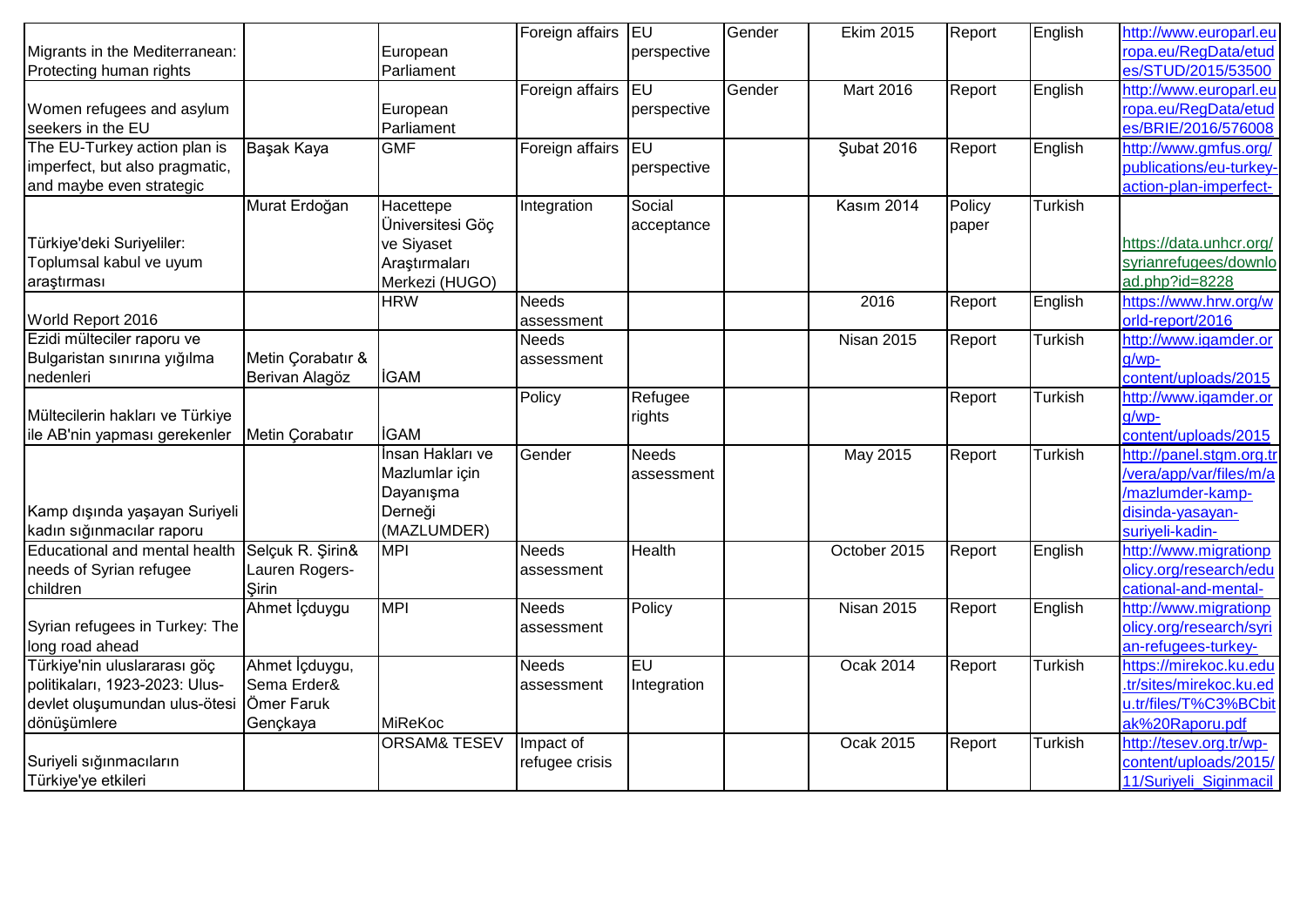|                                 |             | <b>PISA</b>               | Integration    | Education    | Policy | Kasım 2015   | Report | English        | http://www.oecd-           |
|---------------------------------|-------------|---------------------------|----------------|--------------|--------|--------------|--------|----------------|----------------------------|
|                                 |             |                           |                |              |        |              |        |                | library.org/docserver/     |
|                                 |             |                           |                |              |        |              |        |                | download/5jrgj7vk0jhk-     |
|                                 |             |                           |                |              |        |              |        |                | en.pdf?expires=14836       |
| Can schools help to integrate   |             |                           |                |              |        |              |        |                | 46139&id=id&accnam         |
| immigrants?                     |             |                           |                |              |        |              |        |                | e=quest&checksum=5         |
| A study of refugees' protection |             | Support to Life           | Needs          |              |        | Ekim 2015    | Report | English        |                            |
| needs: Rapid assesment          |             |                           | assessment     |              |        |              |        |                |                            |
| Facilitating the protection of  |             | Support to Life           | <b>Needs</b>   |              |        | Haziran 2015 | Report | English        |                            |
| Syrian refugeees in Istanbul:   |             |                           | assessment     |              |        |              |        |                |                            |
| Preliminary needs assesment     |             |                           |                |              |        |              |        |                |                            |
| peport                          |             |                           |                |              |        |              |        |                |                            |
| Vulnerability assesment         | Ayhan Kaya& | Support to Life           | Needs          |              |        | Şubat 2015   | Report | English        |                            |
| among Syrian refugees in        | Aysu Kıraç  |                           | assessment     |              |        |              |        |                |                            |
| Istanbul 2015 report            |             |                           |                |              |        |              |        |                |                            |
|                                 |             | <b>Syrian Center for</b>  | Impact of      |              |        | Mart 2015    | Report | English        | https://www.unrwa.org      |
|                                 |             | <b>Policy Research</b>    | refugee crisis |              |        |              |        |                | /sites/default/files/alie  |
|                                 |             | (SCPR) ve United          |                |              |        |              |        |                | nation and violence i      |
|                                 |             | <b>Nations</b>            |                |              |        |              |        |                | mpact of the syria c       |
| Syria alienation and violence   |             | Development               |                |              |        |              |        |                | risis_in_2014_eng.pdf      |
| impact of Syria crisis report   |             | Programme                 |                |              |        |              |        |                |                            |
| 2014                            |             | (UNDP)                    |                |              |        |              |        |                |                            |
|                                 |             |                           |                |              |        | June 1016    | Report | English        | https://static1.squares    |
| Public perceptions of the       |             |                           |                |              |        |              |        |                | pace.com/static/5546       |
| refugee crisis: Phase II        |             |                           | Public         |              |        |              |        |                | 2dd8e4b0a65de4f3a0         |
| qualitative insight for Turkey  |             | <b>TENT</b>               | perceptions    |              |        |              |        |                | 87/t/57674d62e3df283       |
|                                 |             | Türk Tabipleri            |                |              |        | Şubat 2016   | Report | <b>Turkish</b> | https://www.ttb.org.tr/k   |
| Savaş, göç ve sağlık            |             | Birliği                   | Health         |              |        |              |        |                | utuphane/siginmacilar      |
| 2015 Trafficking in persons     |             | U.S.Department of         | Human          |              |        | Temmuz 2015  | Report | English        | https://www.state.gov/j    |
| report                          |             | <b>State</b>              | trafficking    |              |        |              |        |                | /tip/rls/tiprpt/2015/      |
|                                 |             |                           |                |              |        | Şubat 2016   | Report | <b>Turkish</b> | http://unicef.org.tr/files |
|                                 |             |                           |                |              |        |              |        |                | /bilgimerkezi/doc/T%C      |
|                                 |             |                           | Needs          |              |        |              |        |                | 3%BCrkiyedeki%20Su         |
| Türkiye'deki Suriyeli çocuklar  |             | <b>UNICEF</b>             | assessment     |              |        |              |        |                | riyeli%20%C3%87ocu         |
|                                 |             | <b>United Nations</b>     |                |              |        | Aralık 2014  | Report | English        | https://www.humanitar      |
|                                 |             | Office for the            |                |              |        |              |        |                | ianresponse.info/en/o      |
|                                 |             | Coordination of           |                |              |        |              |        |                | perations/syria/docum      |
| 2015 Syria response plan:       |             | Humanitarian              |                |              |        |              |        |                | ent/2015-syrian-arab-      |
| Syrian Arab Republic            |             | Affairs (OCHA)            | Response plan  |              |        |              |        |                | republic-strategic-        |
|                                 |             |                           |                |              |        | Aralık 2015  | Report | English        | http://documents.worl      |
|                                 |             |                           |                |              |        |              |        |                | dbank.org/curated/en/      |
|                                 |             |                           |                |              |        |              |        |                | 583841468185391586         |
| Turkey's response to the        |             |                           |                |              |        |              |        |                | /pdf/102184-WP-            |
| Syrian refugee crisis and the   |             |                           |                | <b>Needs</b> |        |              |        |                | P151079-                   |
| road ahead                      |             | World Bank Group   Policy |                | assessment   |        |              |        |                | Box394822B-PUBLIC-         |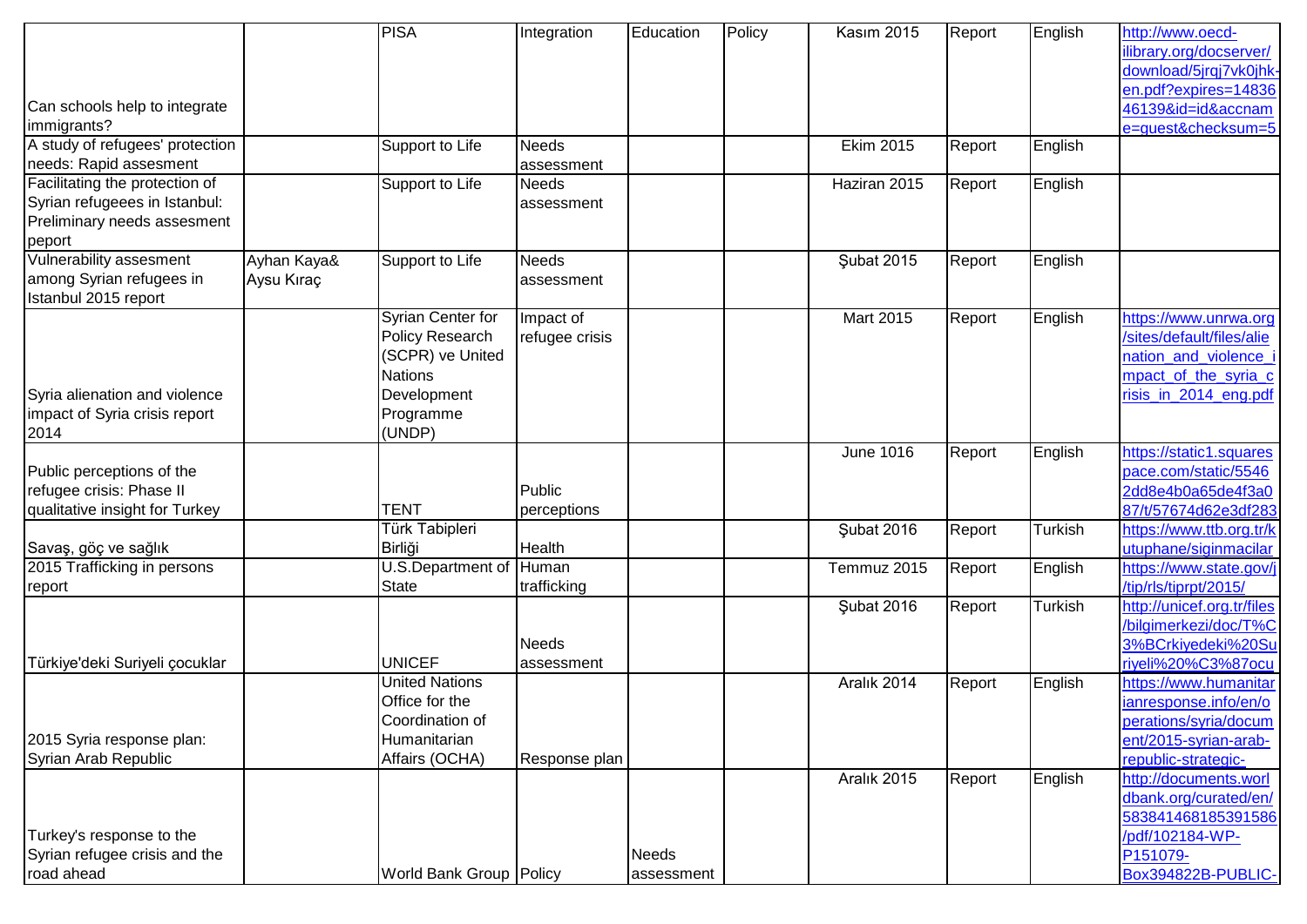| What are the impacts of Syrian   | Joao Pedro             |                                  | Impact of          |                | Ocak 2016        | Report  | English        | http://documents.worl     |
|----------------------------------|------------------------|----------------------------------|--------------------|----------------|------------------|---------|----------------|---------------------------|
| refugees on host community       | Azevedo,               |                                  | refugee crisis     |                |                  |         |                | dbank.org/curated/en/     |
| welfare in Turkey? A             | Judy S. Yang &         |                                  |                    |                |                  |         |                | 878901468184471663        |
| subnational poverty analysis     |                        | Osman Kaan Inan World Bank Group |                    |                |                  |         |                | /pdf/WPS7542.pdf          |
| Türk basınında Suriyeli          |                        |                                  |                    |                | Ocak 2015        | Report  | <b>Turkish</b> |                           |
| sığınmacılar                     | <b>Ibrahim</b> Efe     | <b>SETA</b>                      | Media              |                |                  |         |                |                           |
| Turkey and the Syrian refugee    |                        | <b>Turkish Policy</b>            |                    |                |                  | Article | English        |                           |
| crisis: An example for           | Mevlüt Çavuşoğlu       | Quarterly                        | Foreign affairs    | Integration    |                  |         |                |                           |
| CHP's policy                     |                        |                                  |                    |                | Aralık 20, 2016  | Article | English        | http://turkishpolicy.co   |
| recommendations for the          |                        | <b>Turkish Policy</b>            |                    |                |                  |         |                | m/article/824/chps-       |
| refugee question in Turkey       | Veli Ağbaba            | Quarterly                        | Policy             |                |                  |         |                | policy-                   |
| Keeping the Aegean               |                        | <b>Turkish Policy</b>            |                    | EU             | Aralık 20, 2016  | Article | English        | http://turkishpolicy.co   |
| agreement afloat                 | <b>Gerald Knaus</b>    | Quarterly                        | Foreign affairs    | perspective    |                  |         |                | m/article/825/keeping-    |
|                                  |                        |                                  |                    |                | Aralık 20, 2016  | Article | English        | http://turkishpolicy.co   |
| The fall of Aleppo calls for new |                        | <b>Turkish Policy</b>            | Needs              |                |                  |         |                | m/article/827/the-fall-   |
| approaches to refugee crisis     | Metin Corabatır        | Quarterly                        | assessment         | Policy         |                  |         |                | of-aleppo-calls-for-      |
| Syrian refugees in               |                        |                                  |                    |                | Aralık 20, 2016  | Article | English        | http://turkishpolicy.co   |
| Turkey: Toward integration       | Ahmet <i>i</i> cduygu& | <b>Turkish Policy</b>            |                    |                |                  |         |                | m/article/828/syrian-     |
| policies                         | Doğuş Şimşek           | Quarterly                        | Policy             |                |                  |         |                | refugees-in-turkey-       |
|                                  |                        | <b>Turkish Policy</b>            |                    |                | Aralık 20, 2016  | Article | English        | http://turkishpolicy.co   |
| Syrian child workers in Turkey   | Sezen Yalçın           | Quarterly                        | <b>Child Labor</b> |                |                  |         |                | m/article/831/syrian-     |
| Perceptions between Syrian       |                        |                                  |                    |                | Aralık 20, 2016  | Article | English        | http://turkishpolicy.co   |
| refugees and their host          | Selin Yıldız           | <b>Turkish Policy</b>            | Public             |                |                  |         |                | m/article/832/percepti    |
| community                        | Nielsen                | Quarterly                        | perceptions        |                |                  |         |                | ons-between-syrian-       |
|                                  |                        |                                  |                    |                | Aralık 20, 2016  | Article | English        | http://turkishpolicy.co   |
| Saving Syria's lost generation   |                        | <b>Turkish Policy</b>            |                    |                |                  |         |                | m/article/833/saving-     |
| through education                | Yasser M. Dallal       | Quarterly                        | Education          |                |                  |         |                | syrias-lost-generation-   |
| Reducing the risk of             |                        |                                  |                    |                | Aralık 20, 2016  | Article | English        | http://turkishpolicy.co   |
| militarization in Turkey's       |                        | <b>Turkish Policy</b>            | Refugee            |                |                  |         |                | m/article/836/reducing-   |
| refugee camps                    | Nathalie Versavel      | Quarterly                        | camps              | Militarization |                  |         |                | the-risk-of-              |
|                                  |                        |                                  |                    |                | Aralık 20, 2016  | Article | English        | http://turkishpolicy.co   |
| Syrians in Turkey: A             |                        | <b>Turkish Policy</b>            | Grassroots         |                |                  |         |                | m/article/834/syrians-    |
| grassroots perspective           | Shannon Kay            | Quarterly                        | perspective        | Integration    |                  |         |                | in-turkey-a-grassroots-   |
| The Syrian conflict and          |                        |                                  |                    |                | Aralık 20, 2016  | Article | English        | http://turkishpolicy.co   |
| Turkey's humanitarian            |                        | <b>Turkish Policy</b>            | <b>Needs</b>       |                |                  |         |                | m/article/837/the-        |
| response                         | Laçin İdil Öztığ       | Quarterly                        | assessment         |                |                  |         |                | syrian-conflict-and-      |
|                                  | Kılıç Buğra            |                                  |                    |                |                  | Report  | English        | http://file.setav.org/Fil |
| Turkey's Syrian refugees         | Kanat& Kadir           |                                  | Needs              |                |                  |         |                | es/Pdf/201504281538       |
| toward inclusion                 | Üstün                  | <b>SETA</b>                      | assessment         | Policy         | 2015             |         |                | 44_turkey%E2%80%9         |
|                                  |                        |                                  |                    |                | <b>Ekim 2016</b> | Report  | <b>Turkish</b> | http://cocukhaklariniko   |
|                                  |                        |                                  |                    |                |                  |         |                | rumaplatformu.org/wp-     |
|                                  |                        |                                  |                    |                |                  |         |                | content/uploads/2016/     |
|                                  |                        |                                  |                    |                |                  |         |                | 11/GfK_Toplum_Gozu        |
| Toplum gözüyle Suriyeli çocuk    |                        | <b>Çocuk Haklarını</b>           | Public             | Child well-    |                  |         |                | yle_Multeci_%C3%87        |
| araştırması                      |                        | Koruma Platformu                 | perceptions        | being          |                  |         |                | ocuk Arastirmasi Ra       |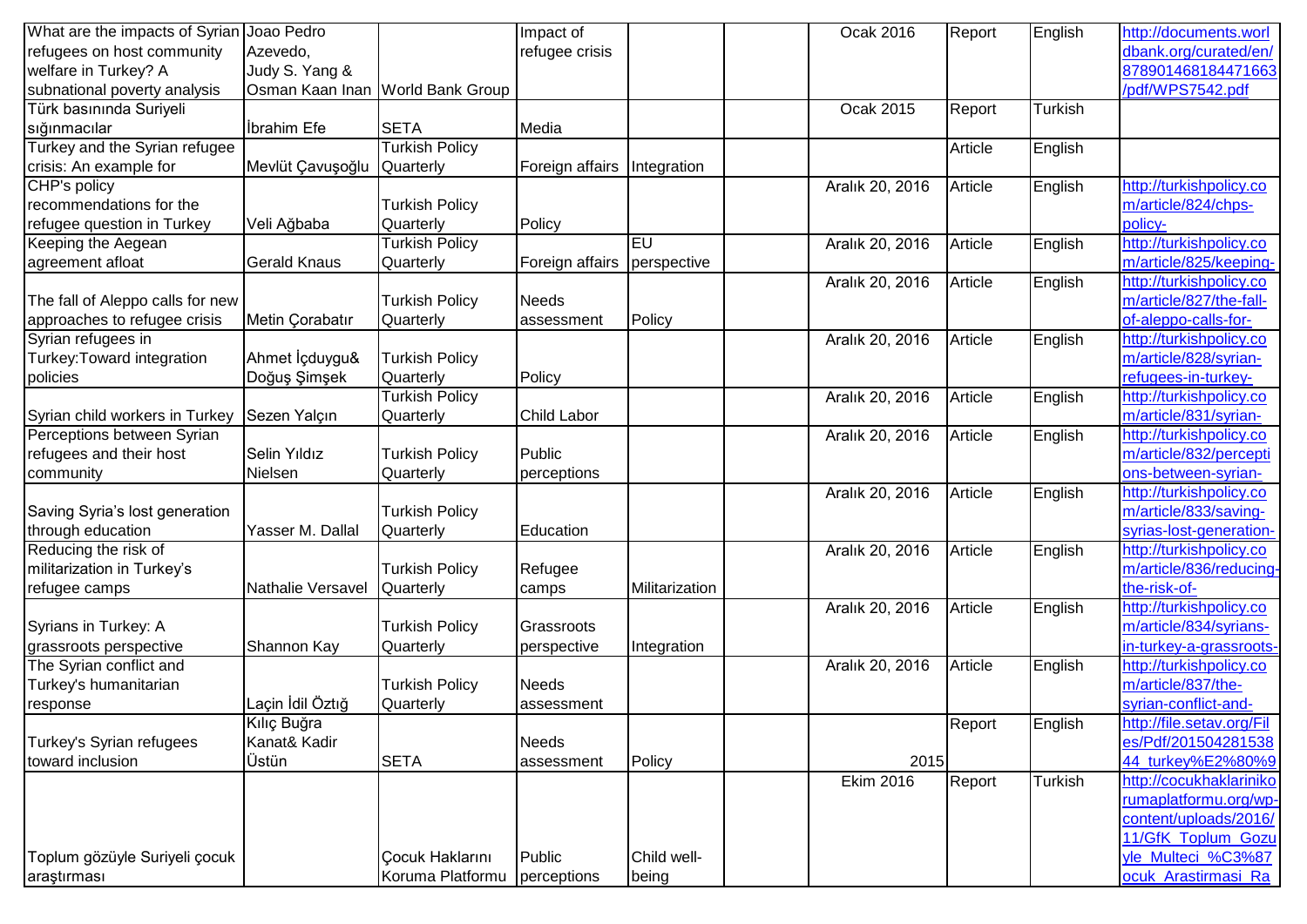| Dom migrants from Syria:                      |                     |                                       |              |               |              | Report      |                | https://www.academia    |
|-----------------------------------------------|---------------------|---------------------------------------|--------------|---------------|--------------|-------------|----------------|-------------------------|
| Living at the bottom on the                   | Hacer Foggo&        |                                       |              |               |              |             |                | .edu/30113986/Dom       |
| road amid poverty and                         | <b>Kemal Vural</b>  | Development                           |              |               |              |             |                | Migrants_From_Syria     |
| discrimination                                | Tarlan              | Workshop                              | Dom refugees |               | Kasım, 2016  |             | English        | Living at the Botto     |
| Nowhere to turn: The situation                |                     |                                       |              |               |              | Report      |                | http://www.errc.org/cm  |
| of Dom refugees from Syria in                 | Yeşim Yaprak        |                                       |              |               |              |             |                | s/upload/file/nowhere-  |
| <b>Turkey</b>                                 | Yıldız              | <b>ERRC</b>                           | Dom refugees |               | Eylül, 2015  |             | English        | to-turn-september-      |
| From the occupation of Iraq to                |                     |                                       |              |               |              | Report      |                | www.domresearchcen      |
| "The Arab Spring": Gypsies in                 | <b>Kemal Vural</b>  |                                       |              |               |              |             |                | ter.com/journal/30/ind  |
| the Middle East                               | Tarlan              | Dom Research Cen Dom refugees         |              |               | 2015         |             | English        | ex.html                 |
|                                               |                     |                                       |              |               |              | Report      |                | https://www.brookings   |
| Adressing the Syrian refugee                  | Jessica Brandt,     |                                       |              |               |              |             |                | .edu/research/address   |
| crisis: Recommendations for                   | Robert L.           | Brookings                             |              |               |              |             |                | ing-the-syrian-refugee- |
| the next administration                       | McKenzie            | Institution                           | Policy       |               | Aralık, 2016 |             | English        | crisis-                 |
|                                               |                     |                                       |              |               |              | Report      |                | http://ipc.sabanciuniv. |
| Workshop report: Syrian                       |                     | <b>Istanbul Policy</b>                |              |               |              |             |                | edu/wp-                 |
| refugees in Istanbul (Çalıştay                | Auveen Woods,       | Center and                            |              |               |              |             |                | content/uploads/2016/   |
| raporu: İstanbul'daki Suriyeli                | Bianca Benvenuti,   | Stiftung Mercator                     |              |               |              |             | English,       | 05/SYRIAN-              |
| sığınmacılar)                                 | Nihal Kayalı        | Initiative                            | Policy       | Analysis      | Mayıs, 2016  |             | <b>Turkish</b> | <b>REFUGEES-IN-</b>     |
|                                               |                     | Hashemite                             |              |               |              | Report      |                |                         |
|                                               |                     | Kingdom of Jordan                     |              |               |              |             |                |                         |
|                                               |                     | Ministry of                           |              |               |              |             |                |                         |
|                                               |                     | Planning and                          |              |               |              |             |                |                         |
| Jordan response plan for the                  |                     | International                         |              |               |              |             |                |                         |
| Syria crisis 2016-2018                        |                     | Cooperation                           | Policy       |               | 2015         |             | English        |                         |
| Helping immigrant students to                 |                     |                                       |              | Immigrant     |              | Report      |                |                         |
| succeed at school -and                        |                     | <b>OECD</b>                           | Education    | students      | 2016         |             | English        |                         |
| Minimum standards for                         |                     |                                       |              |               |              | Report      |                |                         |
| education: Preparedness,                      |                     |                                       |              |               |              |             |                |                         |
| response, recovery                            |                     | <b>INEE</b>                           | Education    | Policy        | 2004         |             | English        |                         |
| The educational opportunities                 |                     |                                       |              |               |              | Report      |                | http://ipc.sabanciuniv. |
| and challenges of Syrian                      |                     |                                       |              |               |              |             |                | edu/wp-                 |
| refugee students in Turkey:                   | Bülent Aras, Salih  |                                       |              |               |              |             |                | content/uploads/2016/   |
| Temporary education centers                   | Yasun               | <b>Istanbul Policy Cent Education</b> |              | Policy        | 2016         |             | English        | 07/Bulent-Aras-and-     |
|                                               |                     |                                       |              |               |              |             |                | http://ipc.sabanciuniv. |
|                                               |                     |                                       |              |               |              |             |                | edu/wp-                 |
| Engaging Syrian communities:                  |                     |                                       |              |               |              |             |                | content/uploads/2017/   |
| The role of local government in Auveen Woods, |                     | <b>Istanbul Policy</b>                | Local        | Municipalitie |              |             |                | 01/Engaging-Syrian-     |
| Istanbul                                      | <b>Nihal Kayalı</b> | Center                                | government   | ls            |              | 2016 Report | English        | <b>Communities-The-</b> |